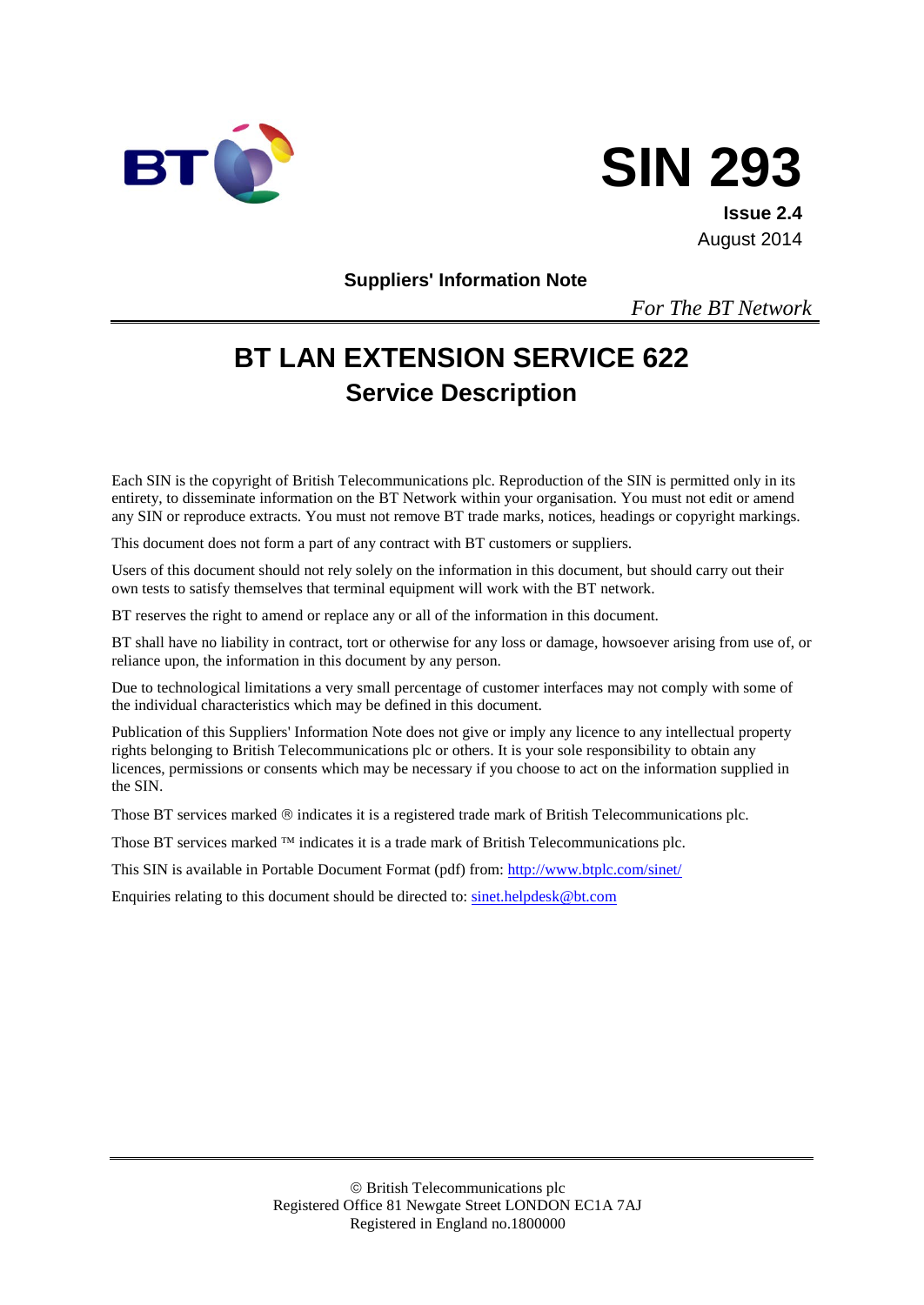#### **CONTENTS:**

| 1.                       |                |  |
|--------------------------|----------------|--|
| 2.                       |                |  |
| 2.1<br>2.2               |                |  |
| 3.                       |                |  |
| 3.1<br>3.2<br>3.3<br>3.4 |                |  |
| $\overline{4}$ .         |                |  |
| 4.1<br>4.2               | 4.2.1<br>4.2.2 |  |
| 5.                       |                |  |
| 6.                       |                |  |
| 7.                       |                |  |
| 8.                       |                |  |
|                          |                |  |
| A.1                      |                |  |
| A.2                      |                |  |

## **FIGURES:**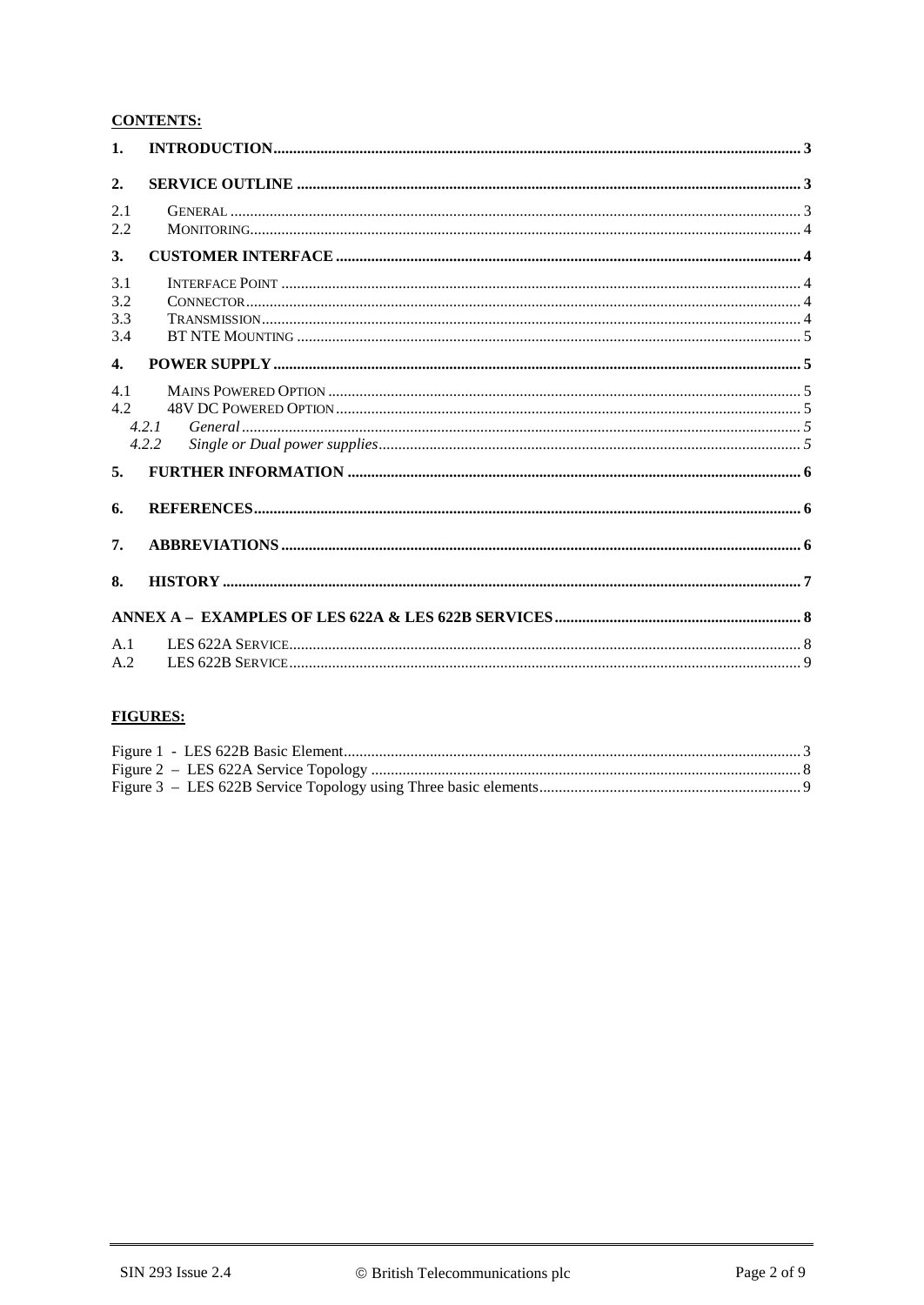#### **1. Introduction**

This Suppliers Information Note (SIN) describes the customer interface provided with the BT Local Area Network (LAN) Extension Service 622 (LES 622). Also provided is some general information on the LES 622 Service, and on some of the physical aspects of the NTE currently being deployed for new customer orders. This SIN is intended to provide customer interface and service information to be used by Customer Premises Equipment (CPE) manufacturers and developers.

**NB - The BT Global service described in this SIN is now delivered using Openreach Wholesale End to End Extension Service 622 (WEES 622), which is described in SIN 435. However, this SIN 293 remains available for reference.**

#### **2. Service Outline**

#### **2.1 General**

The LES 622 services (LES 622A & LES 622B) are made up from a number of the same basic element. This element comprises a single fibre pair link between the customer's sites and an NTE (Network Terminating Equipment) at each end of this link. This basic element also corresponds to a single LES 622B link.

The services operate at  $622,080$  kbit/s ( $\pm$  20ppm) and provide links between customer's sites over radial distances of up to 25 km [\(Figure 1\)](#page-2-0). The actual fibre route distance will depend on the local physical circumstances and the BT plant configuration.

Further information is available from the Advanced Data Services Helpdesk using the contact information at http://www.btplc.com/sinet/

Examples of these Services and using the basic elements are shown in [ANNEX A – Examples of](#page-7-0)  [LES 622A & LES 622B](#page-7-0) Services.



<span id="page-2-0"></span>**Figure 1 - LES 622B Basic Element**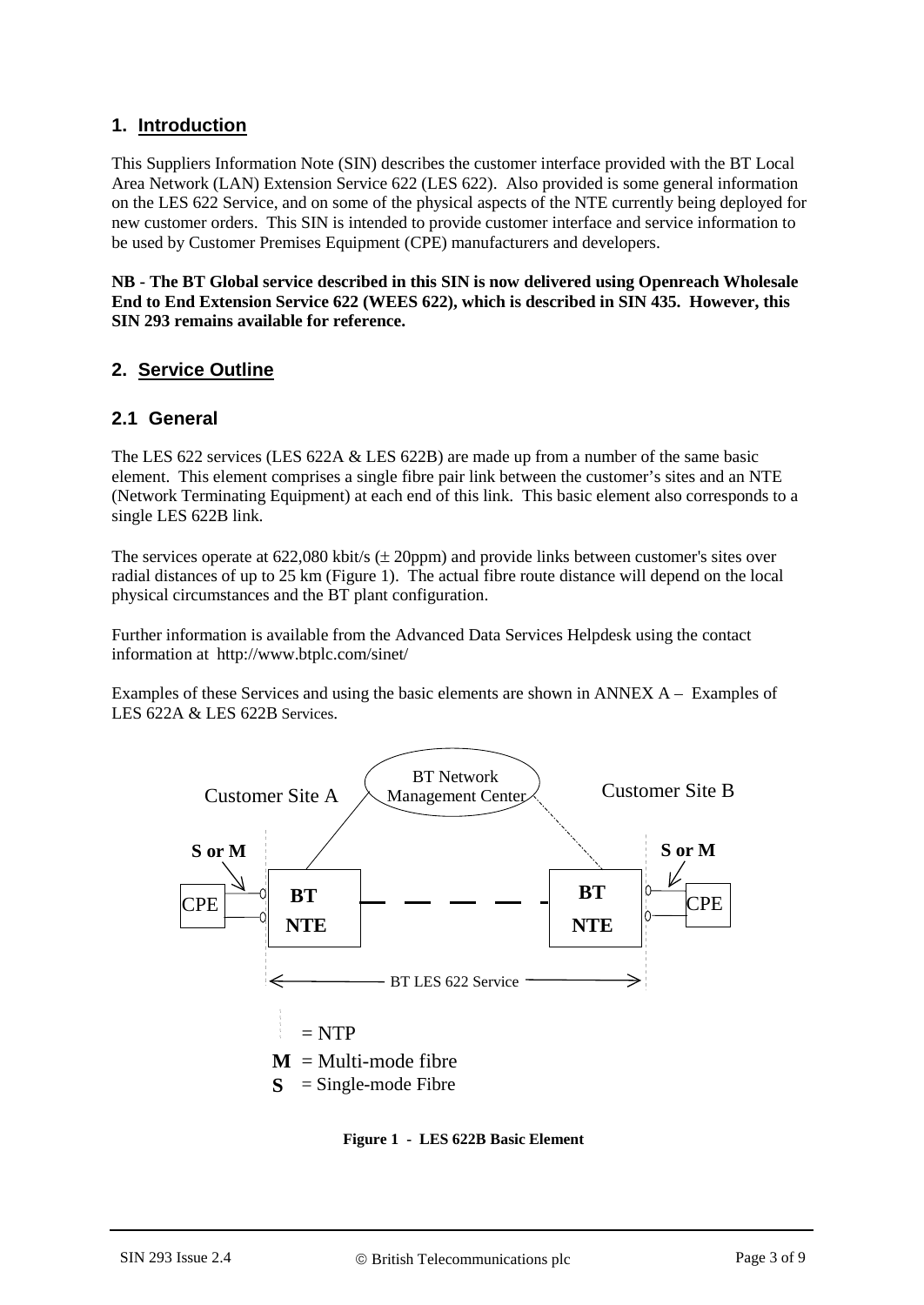It is envisaged that customers will use this service for applications using and implementing the technologies of Synchronous Digital Hierarchy (SDH) and Asynchronous Transfer Mode (ATM). Framing and frame structure will be the responsibility of the customer and will be transported transparently.

Please note that the LES 622A service is no longer available for new supply.

### **2.2 Monitoring**

The BT NTEs are connected to, and monitored by, a BT Network Management Centre and are 'polled' on a regular basis.

It is only possible to monitor the presence of optical conditions, and the physical aspects of the NTE, to determine the functional status of each transmission link for maintenance & repair purposes.

#### **3. Customer Interface**

#### **3.1 Interface Point**

The customers user interface is presented at the Network Termination Point (NTP), i.e. the point of connection between the BT Network Terminating Equipment (NTE) and the customers own CPE.

#### **3.2 Connector**

The interface connector is physically located on the BT NTE in the form of a dual optical SC type sockets. A connection is made between the NTE and the CPE by using a suitable patch cable with a plug (male) to make a connection to the BT NTE.

The Service offers two types of interface options either single-mode or multi-mode.

The customer provides a suitable dual SC type patch or interconnection cable between the NTE and the CPE, of either 9/125µm single-mode fibre or 62.5/125µm multi-mode fibre depending on the requested interface type.

The SC type connector conforms to IEC 874-14<sup>[1]</sup>. Attention is drawn to the Intellectual Property Rights (IPRs) set out in the preface of this agreed International standard. It is the responsibility of the CPE supplier to ensure that they have the necessary rights from the owner of the IPR. The IPR owner has stated that they are willing to negotiate licences under reasonable and non-discriminatory terms and conditions with applicants throughout the world.

## **3.3 Transmission**

The interface complies with Table 1/G.957, Intra-office, STM- 4, of ITU-T Recommendation  $G.957^{[2]}$ .

The optical fibre presentation at the interface is conformant to (IEC) 60825-1 (2001)<sup>[\[3\]](#page-5-2)</sup>  $\&$ IEC  $\overline{60825}$ -2  $(2000)^{[4]}$  $(2000)^{[4]}$  $(2000)^{[4]}$  as a Class 1M Laser Product.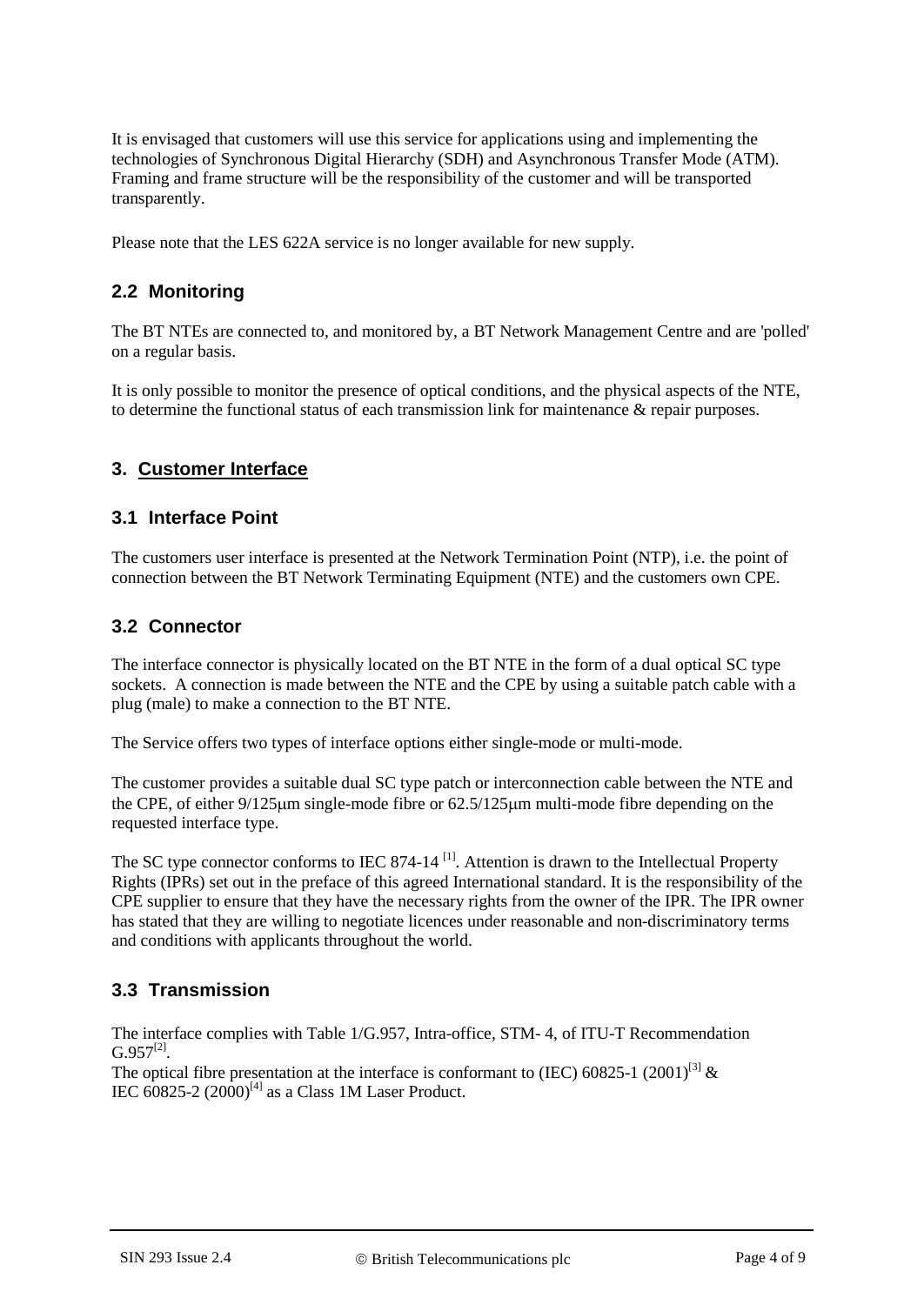## **3.4 BT NTE Mounting**

The BT NTE can be mounted within either BT or customer supplied equipment cabinets capable of accommodating standard 19 inch mounting practice. Alternatively, the BT NTE equipment can be positioned on a suitable horizontal, non-slip surface.

#### **4. Power supply**

The BT NTE is locally powered at each end of the link. The NTE can be supplied in either a mains power 110/220V AC or – 48V DC option.

The both types of NTEs feature duplicated power unit arrangements sharing the internal load for enhanced reliability.

An additional mains power socket outlet should be provided to power BT test equipment at initial commissioning, or for in service maintenance activities.

## **4.1 Mains Powered Option**

This is an auto-sensing power unit accepting voltages in the range 90-264V AC, and supply frequencies of 47 to 63Hz.

Only one customer mains socket outlet is required to provide power for each NTE.

The power connection is through a standard lead, comprising a standard UK 13A 3-pin plug (BS1363) and an IEC 320 socket type connector. The NTE has a recessed shrouded IEC 320 plug type connector mounted at the rear of unit.

The phase of the AC power supply to the NTE must be the same as to other equipment housed in the same cabinet, for the usual safety reasons.

A single BT NTE has a maximum power consumption of 30W and current of 0.4 Amps.

## **4.2 48V DC Powered Option**

#### **4.2.1 General**

This power supply accepts input voltages in the range 42 to 58V DC.

The power connection is a screw block terminal, mounted at the rear of the chassis, this is labelled 'DC Supply 48V'.

#### **4.2.2 Single or Dual power supplies**

The NTE may be connected to either a single or to twin DC power supplies. Where only one DC supply is used, then parallel power connections need to be made to the NTE's screw block terminal. It is recommended that the customer uses two separate 48V DC supplies, where possible, to provide resilience.

A single BT NTE has a maximum power consumption of 30W and current of 0.4 Amps at 48VDC.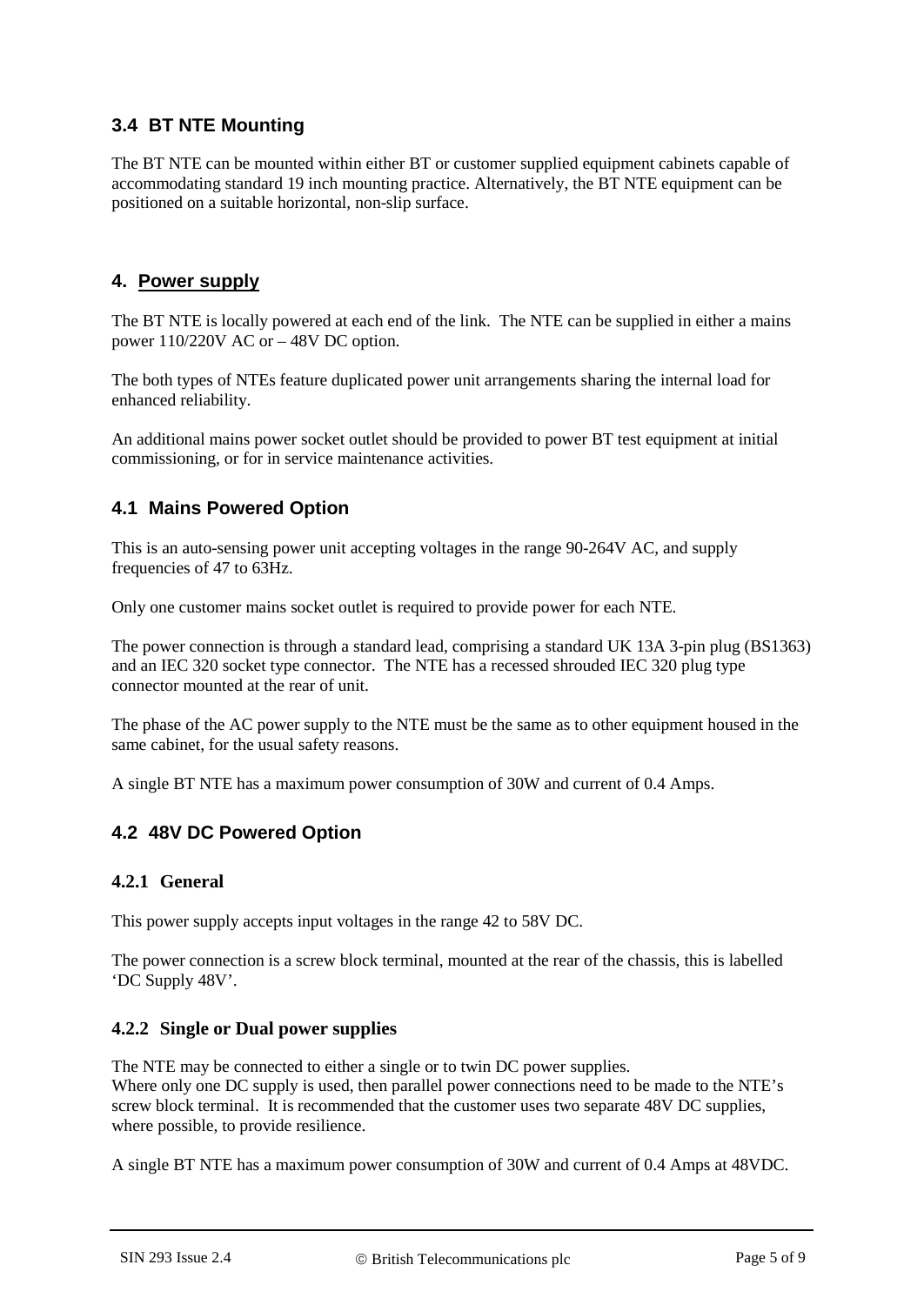## **5. Further information**

Contacts for further information can be found at<http://www.btplc.com/sinet/>

## **6. References**

<span id="page-5-1"></span><span id="page-5-0"></span>

| $[1]$ | International Electrotechnical Commission 874/14 - Connectors for Optical<br>Fibres and Cables. Part 14: Sectional Specification for Fibre Optical<br>Connector Type SC. |  |
|-------|--------------------------------------------------------------------------------------------------------------------------------------------------------------------------|--|
| $[2]$ | ITU-T Recommendation G.957 - Optical interfaces for equipments and<br>systems relating to the synchronous digital hierarchy. June 1999                                   |  |
| $[3]$ | (IEC) 60825-1 (2001) Safety of Laser Products Part 1 Equipment<br>classification                                                                                         |  |
| $[4]$ | (IEC) 60825 -2 (2000) Safety of Laser Products Part 2 Safety of Optical<br>fibre communications systems.                                                                 |  |

<span id="page-5-3"></span><span id="page-5-2"></span>For further information or copies of referenced sources, please see document sources at <http://www.btplc.com/sinet/>

### **7. Abbreviations**

| <b>ATM</b>  | <b>Asynchronous Transfer Mode</b>                |  |  |
|-------------|--------------------------------------------------|--|--|
| <b>CPE</b>  | <b>Customer Premises Equipment</b>               |  |  |
| <b>IEC</b>  | <b>International Electrotechnical Commission</b> |  |  |
| <b>IPRs</b> | <b>Intellectual Property Rights</b>              |  |  |
| <b>LAN</b>  | <b>Local Area Network</b>                        |  |  |
| <b>LES</b>  | <b>LAN Extension Service</b>                     |  |  |
| <b>NTE</b>  | <b>Network Terminating Equipment</b>             |  |  |
| <b>NTP</b>  | <b>Network Terminating Point</b>                 |  |  |
| <b>SDH</b>  | <b>Synchronous Digital Hierarchy</b>             |  |  |
| <b>SIN</b>  | <b>Suppliers Information Note</b>                |  |  |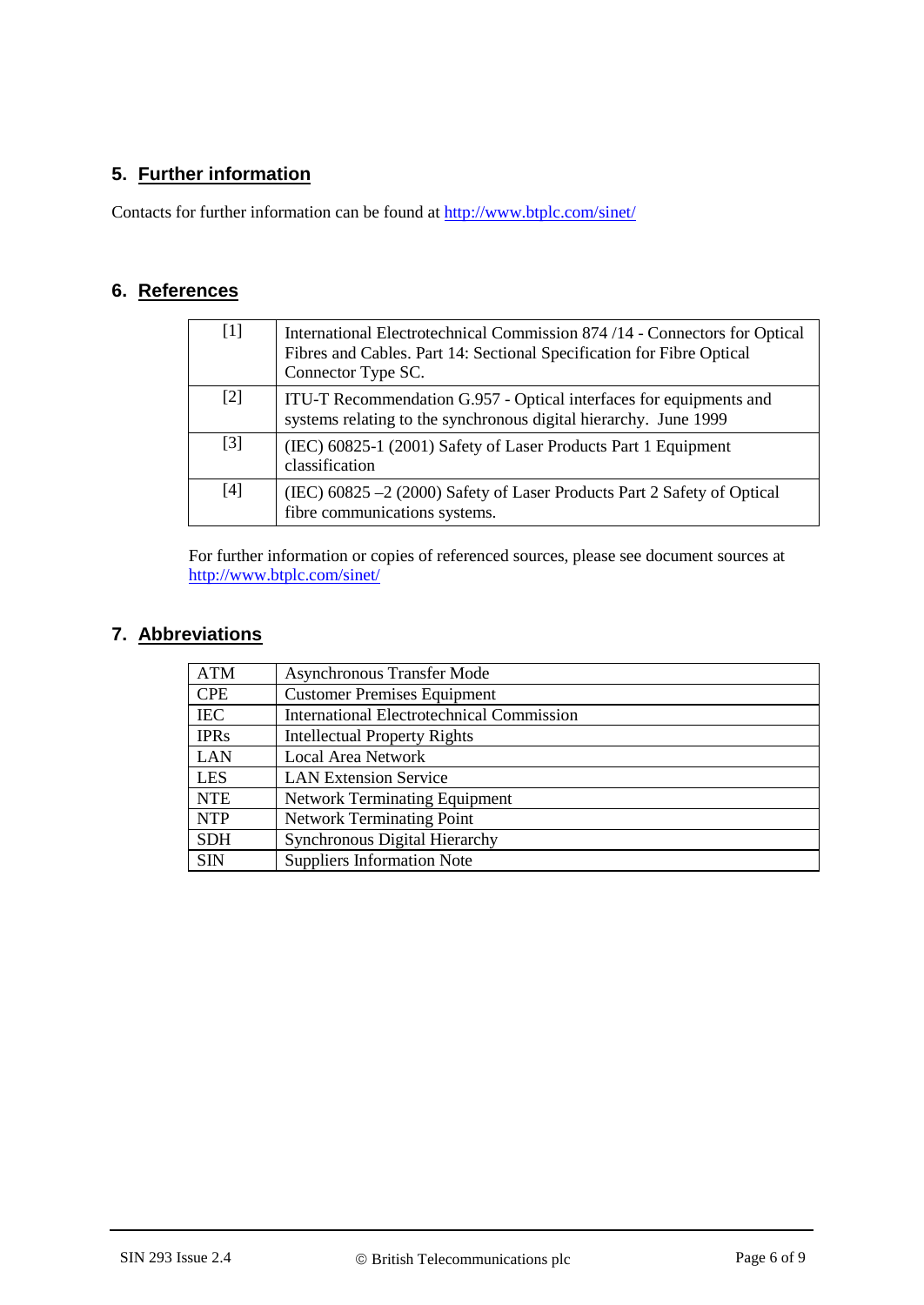## **8. History**

| Issue 1        | January 1998   | New SIN                                                                                                                                                  |
|----------------|----------------|----------------------------------------------------------------------------------------------------------------------------------------------------------|
| $I$ ssue $1.1$ | February 2001  | Editorial changes $\&$ approval requirements now by<br>reference to SIN 325.                                                                             |
| $I$ ssue $2.0$ | October 2001   | Introduction of Single-mode customer interface and -<br>48V DC chassis.                                                                                  |
| $I$ ssue $2.1$ | September 2003 | Major editorial update and removal of clause on terminal<br>equipment approval.                                                                          |
| $I$ ssue 2.2   | February 2005  | Information that LES 622A is no longer available for new<br>supply added to the Service Outline section.                                                 |
| $I$ ssue $2.3$ | March 2009     | Noted that the service is now delivered using Openreach<br>WEES 622, as described in SIN 435. However, SIN 293 is<br>being kept available for reference. |
| $I$ ssue 2.4   | August 2014    | Change SINet site references from http://www.sinet.bt.com to<br>http://www.btplc.com/sinet/                                                              |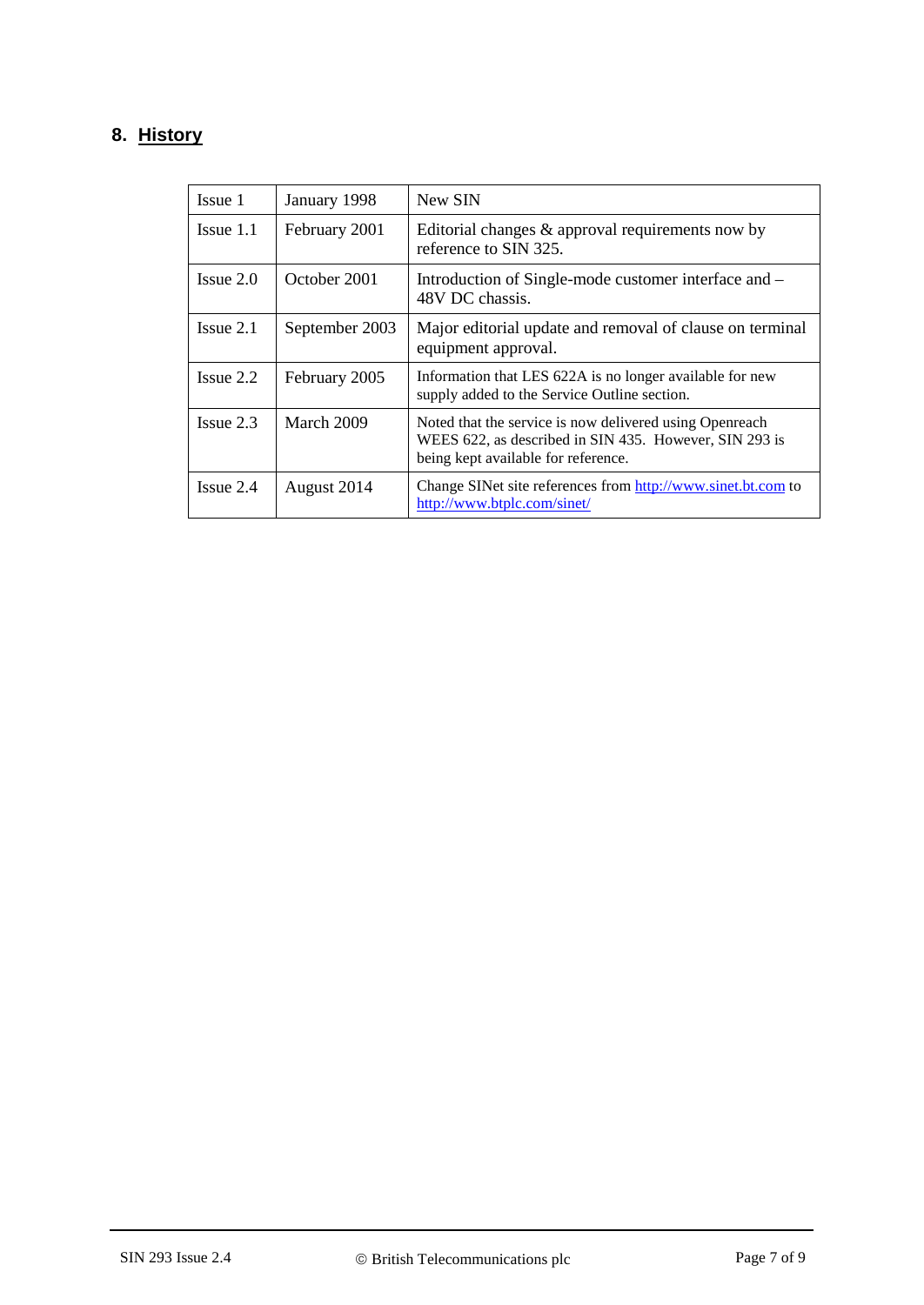## <span id="page-7-0"></span>**ANNEX A – Examples of LES 622A & LES 622B Services**

#### **A.1 LES 622A Service**

LES 622A offers point-to-point connectivity between two sites using two LES 622B basic elements, the two elements being installed at the same time [\(Figure 2\)](#page-7-1) to provide this service.



<span id="page-7-1"></span>**S** = Singlemode

**Figure 2 – LES 622A Service Topology**